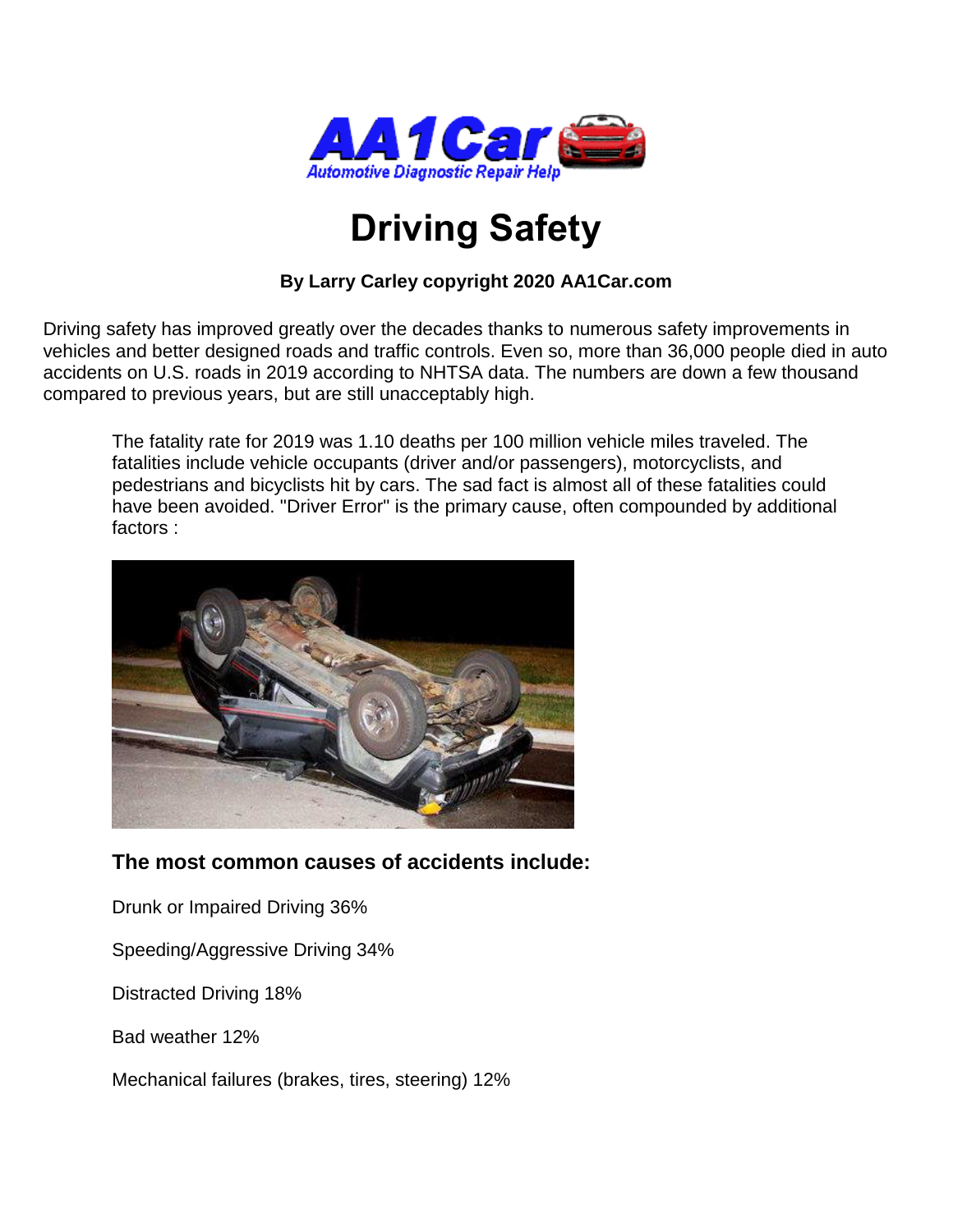**Note:** The percentages above add up to over 100% because some accidents involve more than one cause (such as speeding while drunk or impaired during bad weather)

#### **ARE SELF-DRIVING CARS THE ANSWER?**

Engineers can make cars and roads safer, but as long as people are driving their own vehicles mistakes will be made and lives lost. Many of the newest **Active Safety** [Systems](http://www.aa1car.com/library/active_safety_systems_2014.pdf) and "Driver Assist" features such as Blind Spot Detection, Lane Departure Warning and Automatic Braking are intended to compensate or correct mistakes drivers often make. Fully autonomous vehicles that drive themselves with little or no human driver input are well along in their development and will become a reality within the next few years. The hope is that advanced self-driving cars will not make the same mistakes that humans do, and eliminate up to 90% or more of accidents and fatalities.

For more info on this subject, see [Self-Driving Cars](https://www.aa1car.com/blog/self_driving_cars.htm)

## **SAFE DRIVING TIPS**

While we wait for self-driving cars to save humanity, here are some suggestions on how you can make driving much safer now:

**Buy a safe car.** Vehicles are given various safety rating by both government agencies and the insurance industry. When shopping for a new car, truck or SUV, check the safety rating. Most will have a 5-star rating (best), but may also have additional crash ratings such as rollover protection and offset frontal collision protection ratings. Choose one that has the best overall rating.

**Drive Smart!** Remember all the things they taught you in Drivers Education class?

**Don't follow the vehicle ahead too closely** so you have adequate room to stop if the vehicle ahead suddenly stops.

**Use your turn signal** when turning and changing lanes.

**Obey traffic signs and speed limits.** 

**Drive defensively**. Never assume what another driver will do.

On divided highways, stay in the right lane except when passing.

**Never pass on a yellow line.** 

**Adjust your inside and outside rear view mirrors before you drive**, and make sure you always check your blind spot before changing lanes.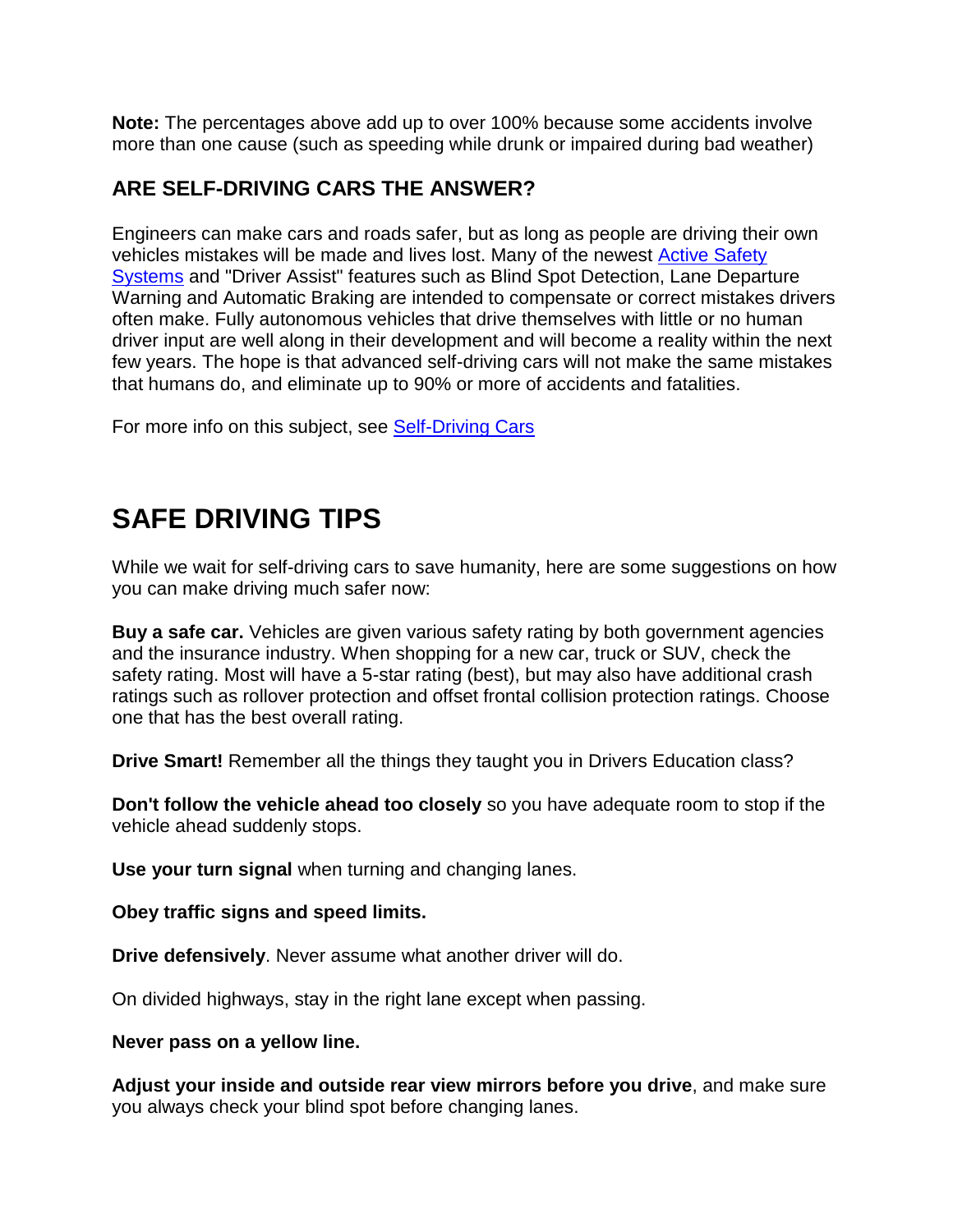**When parallel parking on a street, always check your side mirror** for oncoming vehicles, motorcyclists and bicyclists before you open your door.

**Move over to the left lane on a divided highway** if a vehicle is stopped or broken down on the side of the road. The same applies if a vehicle has been pulled over by the police.

**Slow down and allow more space between vehicles during bad weather.** 

**Watch out for pedestrians when turning right on red** (after coming to a complete stop, of course, to avoid getting a Red Light Camera ticket!).

**When a traffic light turns green, look both ways before proceeding** through the intersection because another driver may be trying to beat a red light.

**When a traffic light turn yellow, use your brakes and slow down.** Don't hit the gas to try to beat the light.

**In rural areas, watch out for deer!** They are most active at dawn and dusk, and go totally nuts during rutting season in the fall.

**Watch for pedestrians and bicyclists** when driving in the city or suburbs, especially kids who can be very impulsive and unaware of oncoming vehicles.

**Watch for motorcycles,** especially those that come roaring up behind you and weaving in and out of traffic and driving between lanes. Yes, we need more organ donors but hopefully not from a cyclist that you didn't see.

**Don't be a distracted driver.** No texting while driving, no checking email, Twitter, Instagram or Facebook feeds, no watching cat videos on YouTube or clever dance skits on TicTok. Put the damn phone down and leave it down. You have more important things to do, like driving your vehicle.

Other distractions that may interfere with your ability to pay attention or react quickly to other vehicles around you include playing with the radio or climate controls, eating, drinking, smoking (or all at the same time!), having a heated conversation with another passenger in your car, or trying to settle a dispute between kids in the back seat. If you need to deal with a situation, find a safe place to pull off the road and take care of the situation. And keep your own cool while doing so.

**NEVER drive while impaired.** Don't drink and drive. Don't drive when buzzed, when high, or when taking prescription medications that may make you drowsy, cause your mind to drift or prevent you from reacting quickly to an emergency.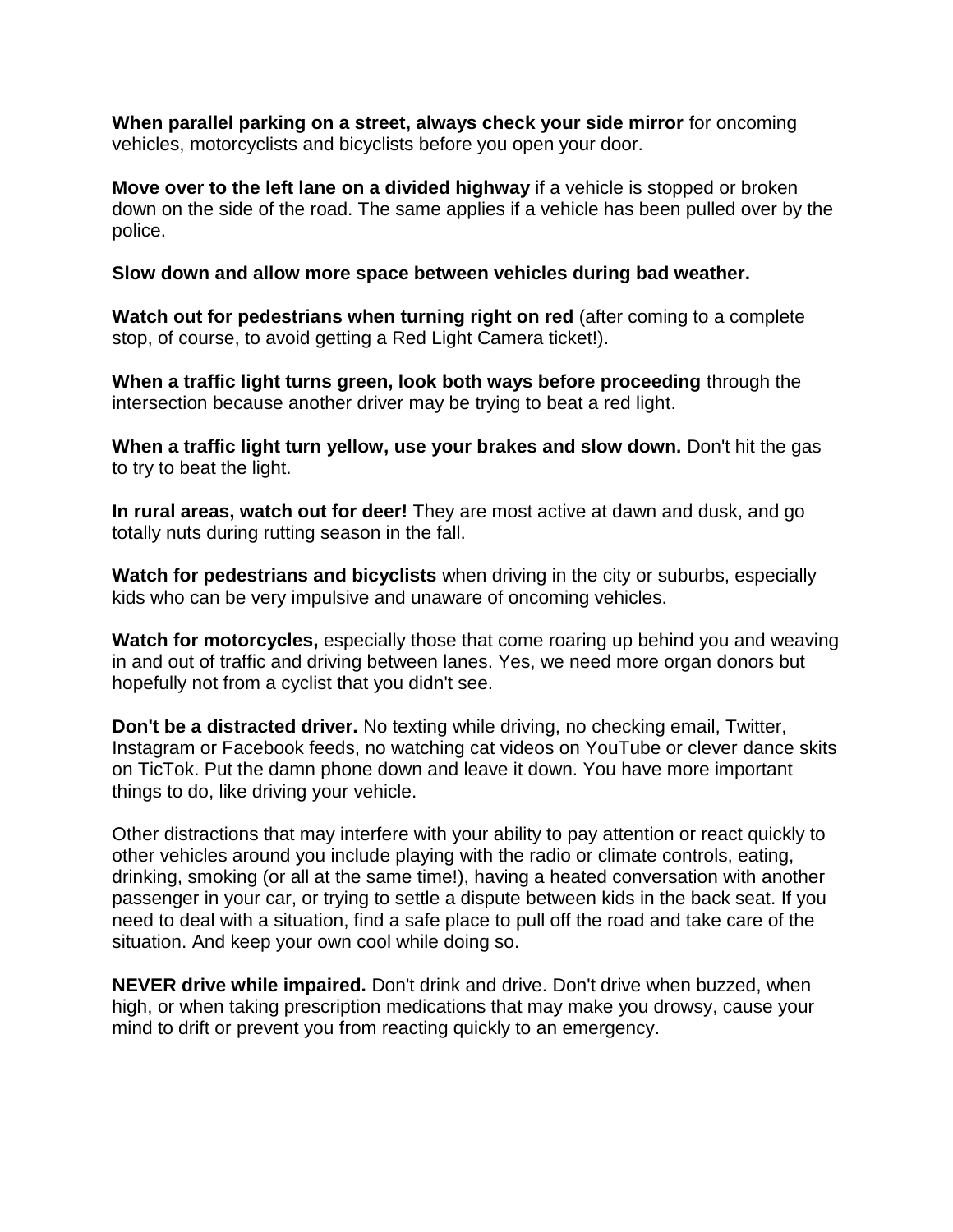**Don't drive when fatigued.** Drivers who fall asleep often wake up in the hospital, or they don't wake up at all! There are laws that limit how many hours professional truck and bus drivers can drive before they are required to take a break and get some rest.

**Don't drive aggressively**. Expressway driving isn't NASCAR, although some drivers seem to think it is. Whipping back and forth to gain half a car length advantage in traffic is not only stupid, it is dangerous - especially if you are not using your turn signal to indicate your intensions to other drivers, or you misjudge the distance between vehicles.

**Don't engage in Road Rage.** A lot of otherwise nice people become really impatient and hostile when they get behind the wheel of their vehicle. If another driver cuts them off, fails to show them courtesy or heaven forbid honks or gestures at them, they fly into a rage. Really? Is it worth it? Chill out and let it go. All too often, we hear of road rage incidents ending up with someone being run off the road, run over or shot. Don't be that person (or that victim!).

**A safe driver is a courteous driver.** Be that person who gives another driver a break when they are trying to change lanes or pull out into traffic from a parking lot or side street. If a driver behind you is riding your bumper like their pants are on fire, change lanes so they can get around you.

**Don't be in such a hurry** to get to where ever you are going. Enjoy the drive. Arrive alive.

**Chill out when driving in heavy traffic.** Listen to the Spa channel or relaxing music. Avoid listening to hostile or controversial radio talk shows when you are behind the wheel. Why? Because you can become mentally engaged in the discussion and express your anger or excitement in how you are driving.

# **SEAT BELTS, AIR BAGS AND PASSENGER SAFETY**



Make sure your passengers are safe. The car should not move until everybody is buckled up. Seat belts save lives. So do airbags but to do their job properly occupants also have to be buckled up.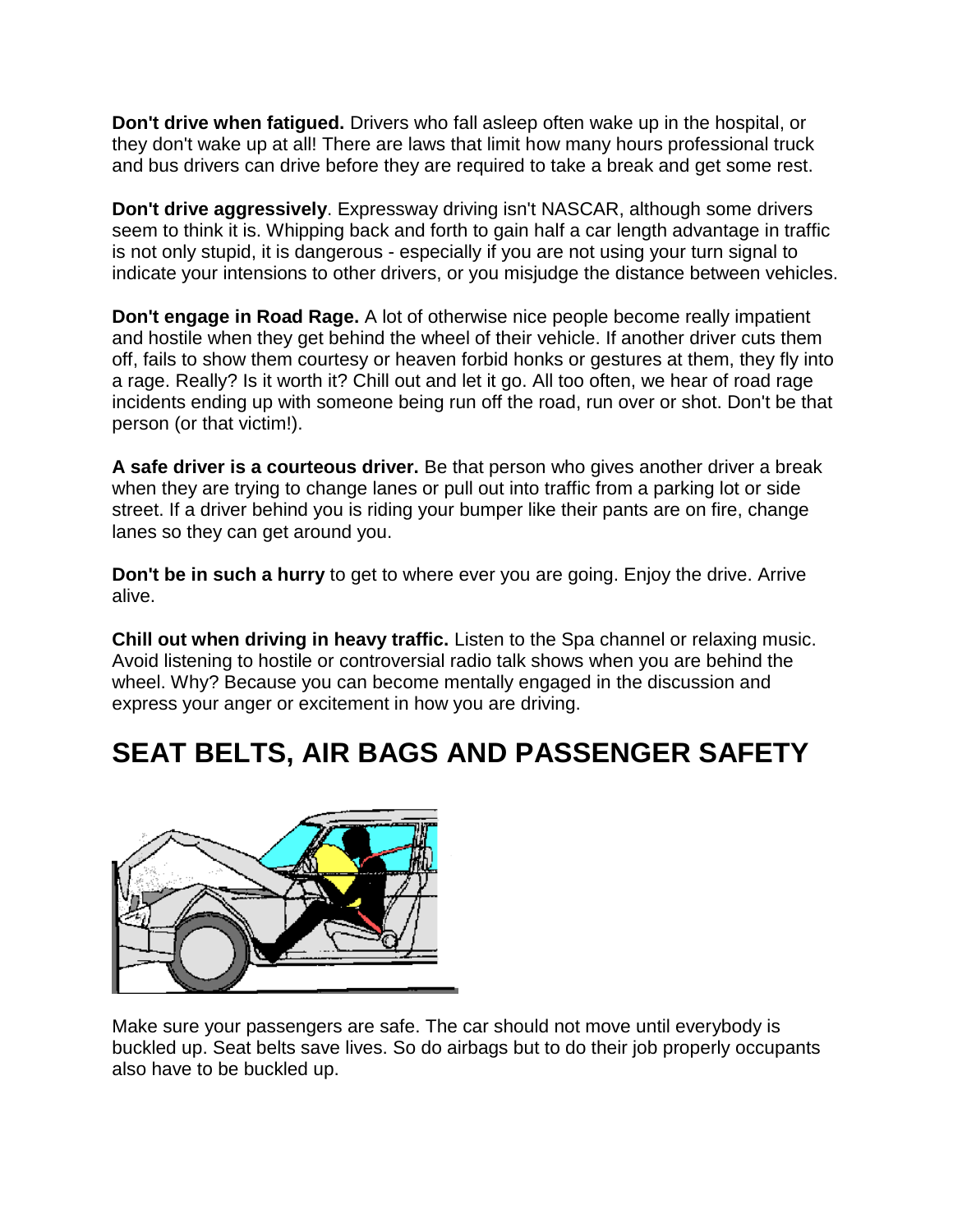**A caution about airbags:** Although the airbags in newer vehicles are "smarter" and deploy with adjustable force depending on the severity of a crash and the weight of an occupant, they do deploy with considerable force and may cause serious injury or even death if a driver is positioned too close to the steering wheel. This is especially important with smaller people who may scoot the seat up very close to the steering wheel so they can comfortable reach the pedals. Passenger side front airbags also present a potential danger to small children (usually those 8 or years younger) in an accident. For this reason, kids should NEVER be allowed to sit in the front passenger seat until they are old enough or large enough to comply with airbag precautions. Kids are always safer in the back seat regardless of age or size..

**Child seats:** Proper installation and use of child seats and booster seats is also extremely important for the safety of your children. Many cities offer a free inspection service where the police or fire department will check the installation of a child seat. Installing a child's car seat seems like a simple thing, but reports have shown that up to HALF of all are seats that parents have installed have not been installed correctly! Belts or mounting clips may have been improperly routed or not even fastened correctly. Infant seats must always be installed with the child facing backwards, never forwards. Simple mistakes can have tragic consequences so make sure child seats are installed correctly. Also, check for recalls. There have been countless recalls for various brands and models of car seats. If you own a seat that has been recalled, get rid of it. Put it in the trash. Don't give it away, resell it or donate it. Most resale shops no longer accept used child seats as donations because the liability risks are too great.

**Pet Safety:** The safety of your pets is important too. Nothing is more dangerous or distracting than an excited or upset dog jumping around inside a vehicle. Dogs love to hang their heads out an open window. Yes, it looks like fun until a bug or a rock hits them in the eye. Or they see another dog, or a cat or a squirrel and try to jump out the window!

Never drive with a pet sitting on your lap. They can interfere with your ability to steer or react quickly, and if your vehicle is in a crash and the airbag deploys it could severely injure or kill your beloved pet.

If a dog is not restrained with some type of safety harness or is not inside a securely mounted carrying cage, they can become a projectile in an accident. Dogs (and cats) were not meant to fly, especially into windshields, dash panels or seat backs. If you are taking a pet with you, make sure they are as safe as a human passenger.

### **MAKING SURE YOUR CAR IS SAFE TO DRIVE**

**Tires:** Many people don't know that tires weaken with age. Most tire manufacturers recommend replacing tires regardless of tread wear after six years, especially in hot climates. Heat, time, solar UV and ozone are all detrimental to the elasticity and strength of natural rubber. As a tire ages beyond six years, the risk of a sudden tire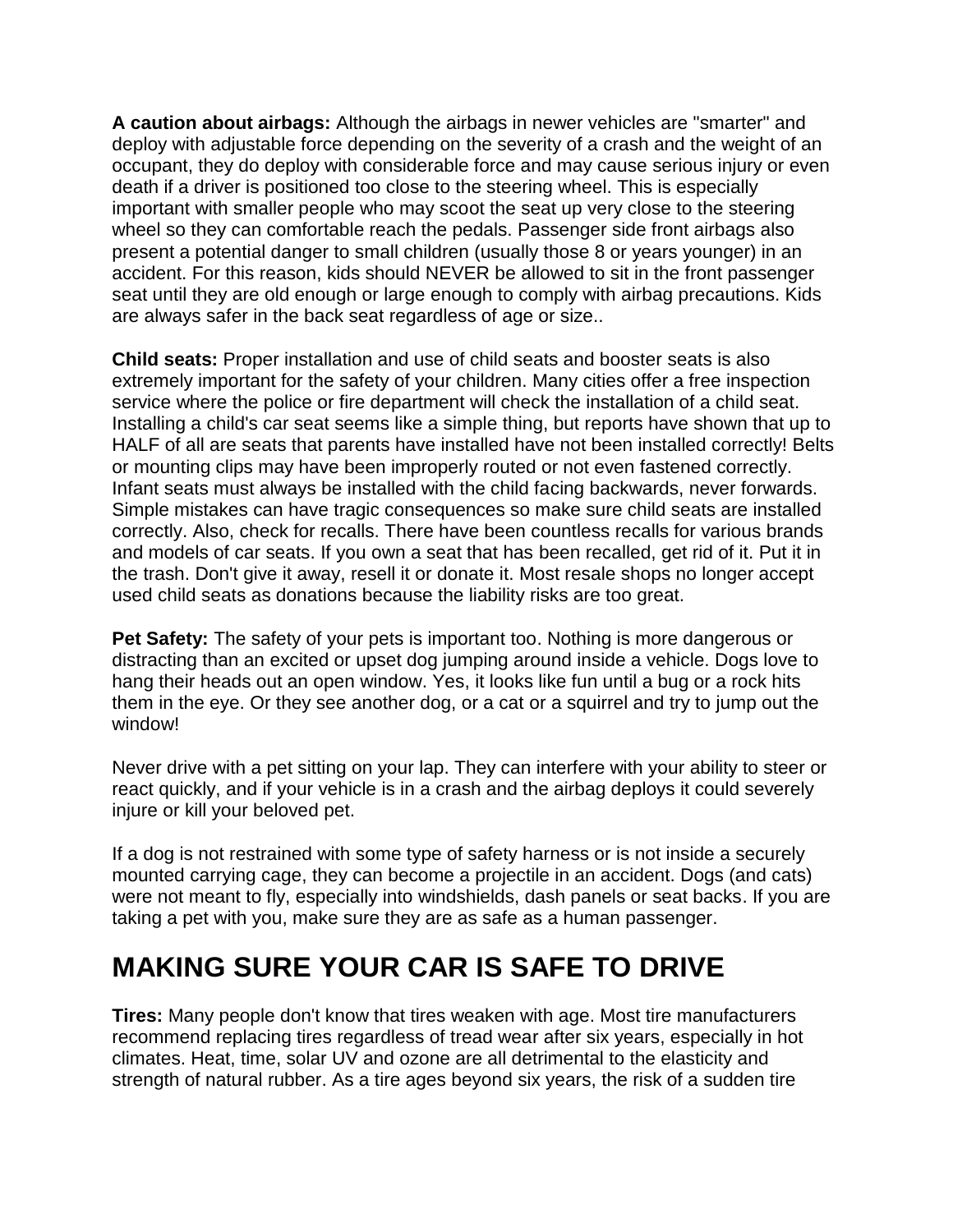failure doubles with each passing year. After 10 years, tire replacement should be mandatory. For more information, see [Why Tires Fail](https://www.aa1car.com/library/tirefail.htm)

Heavily worn or bald tires are unsafe to drive on because they increase the risk of hydroplaning, skidding and loss of control. If the wear bars in the tread grooves are flush with the tread, your tires are worn out and should be replaced ASAP.

When you buy a set of replacement tires, don't buy the cheapest tires you can find. Look for tires that have an "A" temperature rating. "B" is acceptable but not as good as an "A" rated tire. A higher speed rating is also good because it indicates stronger materials and construction. See [Tire Replacement Tips](https://www.aa1car.com/library/tires_replace.htm)

**Proper tire inflation** is also important, especially when highway driving during hot weather. Underinflated tires are dangerous because they run hot and may suddenly blow out. If your vehicle has a Tire Pressure Monitor System (TPMS) and the TPMS warning light is on, don't ignore it. Check the air pressure in your tires and inflate to the recommended pressure as needed.



*Worn brake pads are dangerous!*

**Brakes:** Brake linings wear with use and eventually wear out. If your brake linings are worn down to minimum thickness, they need to be replaced. Worn brakes can increase the distance it takes your vehicle to stop. Most vehicles need new brake linings after 40,000 to 60,000 miles of average driving.

**Brake fluid leaks** are extremely dangerous because they can cause total brake failure! Check the fluid level, and if low inspect the brake system for fluid leaks. Leaks should be repaired without delay! If your Brake warning light is on, it may indicate a low fluid level and a leak.

**Steering & Suspension:** Tie rod ends, ball joint and control arm bushings also wear with miles driven. Worn steering or suspension parts can accelerate tire wear, and may make the steering feel loose or sloppy. Failure of a major steering or suspension component may cause you to lose steering control. If your vehicle has a lot of miles on it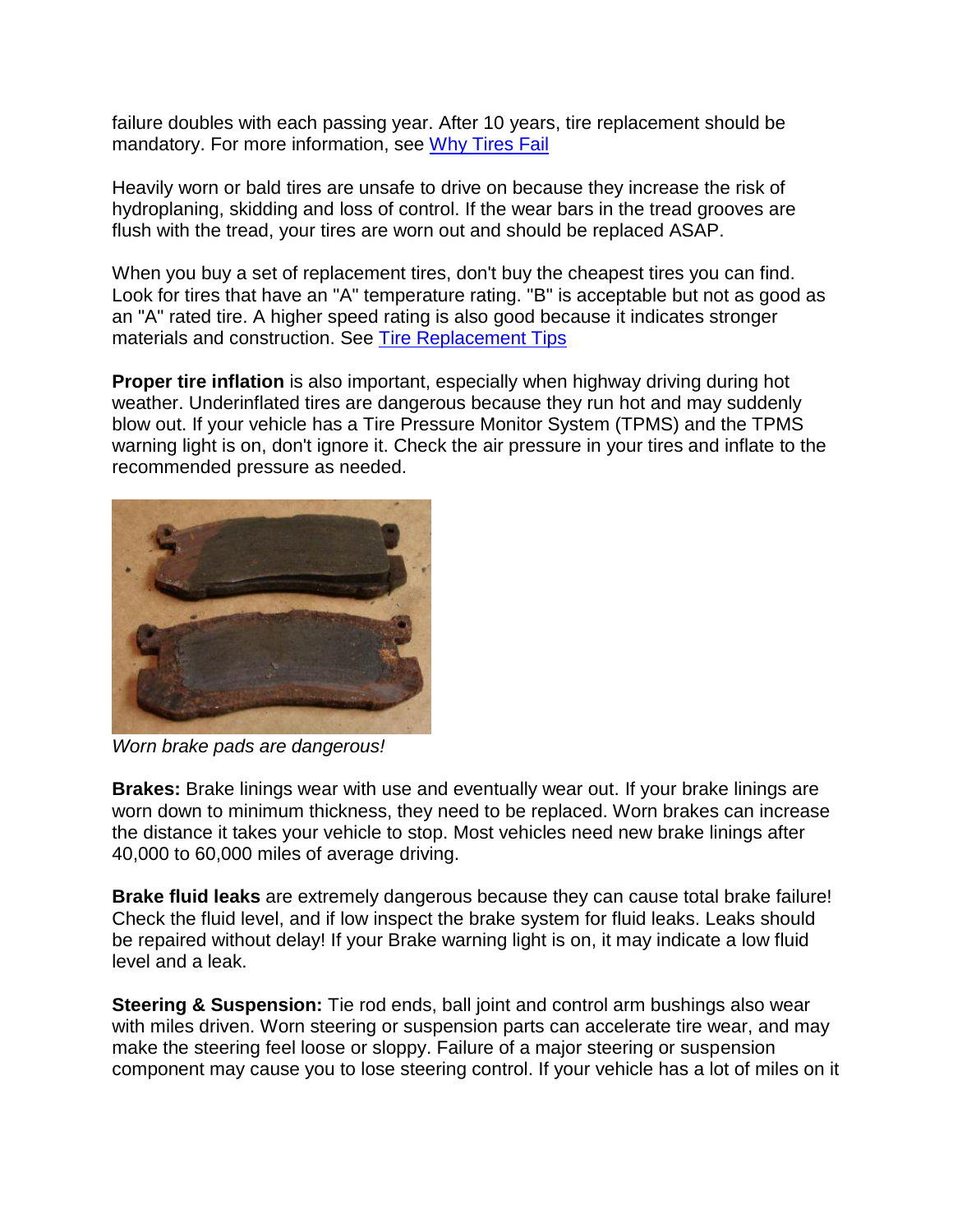and the steering or suspension does not feel normal or is making unusual noises, have it inspected and repaired as needed. See How To Inspect Your Car's Suspension

**Wipers:** Wipers should be replaced every two years, and may need to be replaced yearly in hot climates, especially if your vehicle is parked outdoors in direct sunlight. If your wipers are chattering, streaking, torn or doing a poor job, they need to be replaced now.

**Lights:** Make sure your headlights and taillights are working for safe night driving, and that your brake lights come on when you press on the brake pedal to alert drivers behind you that you are slowing or stopping. What's more, the cops may pull you over if you have a burned out light. That in itself can create a potentially dangerous situation if you are guilty of driving while black (or brown).

### **OTHER THREATS TO YOUR SAFETY WHEN YOU ARE IN YOUR VEHICLE**



**Watch out for Car Jackers!** It's a sad commentary on our society today, but car jacking has become a common occurrence in many large cities and even the suburbs. Factory anti-theft systems have made it nearly impossible to "hot wire" (bypass the ignition switch) in late model vehicles, so criminals have had to turn to car jacking. They stick a gun in your face, demand your vehicle (and maybe your cell phone and wallet too) and take what they want.

If this happens to you, don't resist. Don't argue or plead with the car jacker, don't try to fight them or grab their gun. And if you pack your own heat (conceal carry), do you really want to risk a shoot out with someone who may be high on drugs or wouldn't hesitate to shoot you first? Your car isn't worth your life.

Most vehicles that are car jacked are stolen for one of two reasons: to commit another crime (such as a drive-by shooting, robbery or break-in), or for resale outside the U.S. Vehicles that are car jacked for resale are usually expensive high end luxury or performance vehicles. But driving a clunker is no protection against car jacking because a thug who needs a vehicle to commit another crime doesn't care what kind of vehicle it is. He will take your 12 year old minivan with 250K miles on the odometer.